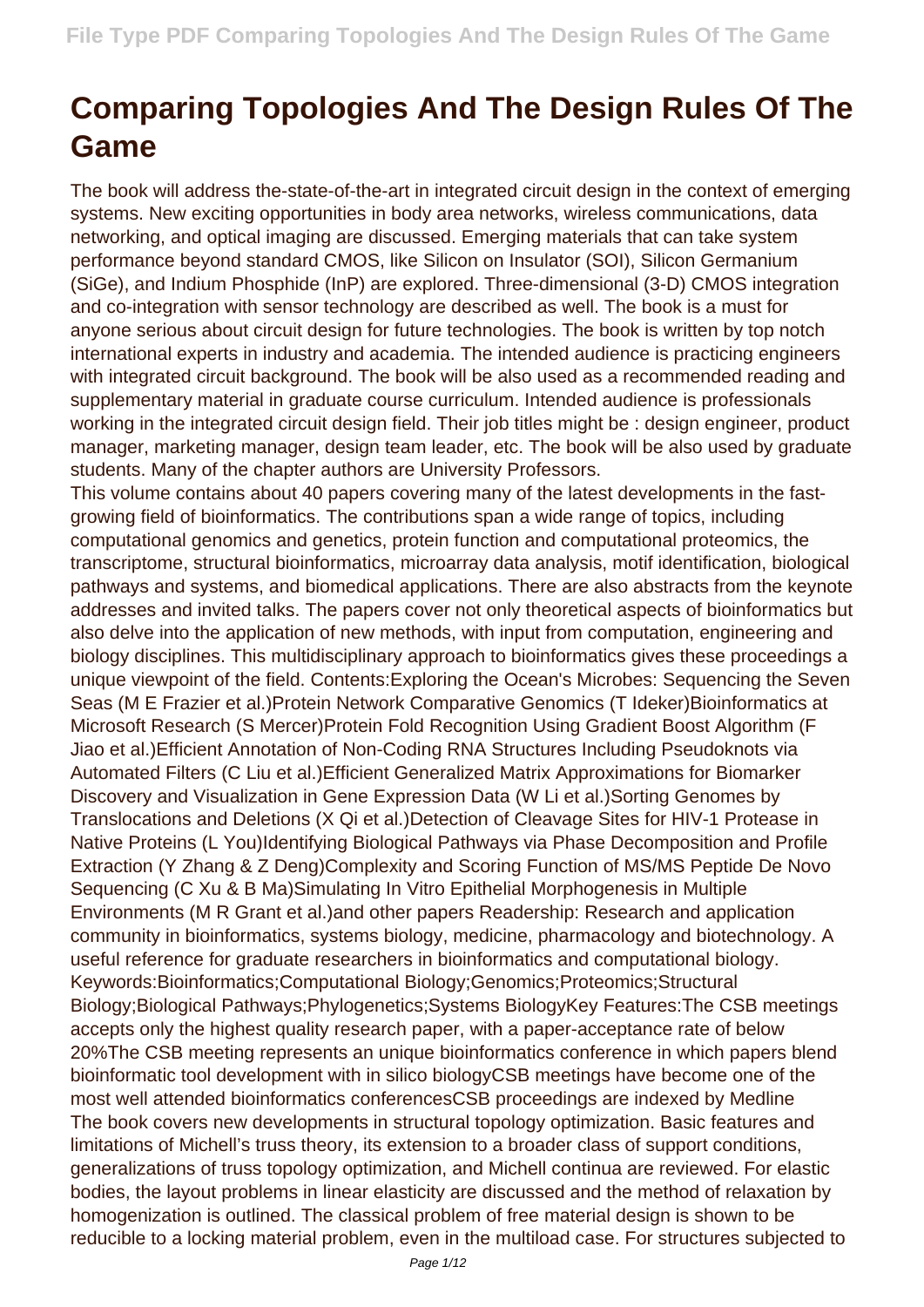dynamic loads, it is explained how they can be designed so that the structural eigenfrequencies of vibration are as far away as possible from a prescribed external excitation frequency (or a band of excitation frequencies) in order to avoid resonance phenomena with high vibration and noise levels. For diffusive and convective transport processes and multiphysics problems, applications of the density method are discussed. In order to take uncertainty in material parameters, geometry, and operating conditions into account, techniques of reliability-based design optimization are introduced and reviewed for their applicability to topology optimization.

Presents applied theory and advanced simulation techniques for electric machines and drives This book combines the knowledge of experts from both academia and the software industry to present theories of multiphysics simulation by design for electrical machines, power electronics, and drives. The comprehensive design approach described within supports new applications required by technologies sustaining high drive efficiency. The highlighted framework considers the electric machine at the heart of the entire electric drive. The book also emphasizes the simulation by design concept—a concept that frames the entire highlighted design methodology, which is described and illustrated by various advanced simulation technologies. Multiphysics Simulation by Design for Electrical Machines, Power Electronics and Drives begins with the basics of electrical machine design and manufacturing tolerances. It also discusses fundamental aspects of the state of the art design process and includes examples from industrial practice. It explains FEM-based analysis techniques for electrical machine design—providing details on how it can be employed in ANSYS Maxwell software. In addition, the book covers advanced magnetic material modeling capabilities employed in numerical computation; thermal analysis; automated optimization for electric machines; and power electronics and drive systems. This valuable resource: Delivers the multi-physics knowhow based on practical electric machine design methodologies Provides an extensive overview of electric machine design optimization and its integration with power electronics and drives Incorporates case studies from industrial practice and research and development projects Multiphysics Simulation by Design for Electrical Machines, Power Electronics and Drives is an incredibly helpful book for design engineers, application and system engineers, and technical professionals. It will also benefit graduate engineering students with a strong interest in electric machines and drives.

This book covers some of the major issues facing telecommunications network engineers and managers today. Topics covered include network planning for transmission systems, modelling of SDH transport network structures and telecommunications network design and performance modelling, as well as network costs and ROI modelling and QoS in 3G networks. This practical book will prove a valuable resource to network engineers and managers working in today's competitive telecommunications environment.

Recently the world celebrated the 60th anniversary of the invention of the first transistor. The first integrated circuit (IC) was built a decade later, with the first microprocessor designed in the early 1970s. Today, ICs are a part of nearly every aspect of our daily lives. They help us live longer and more comfortably, and do more, faster. All this is possible because of the relentless search for new materials, circuit designs, and ideas happening on a daily basis at industrial and academic institutions around the globe. Showcasing the latest advances in very-largescale integrated (VLSI) circuits, VLSI: Circuits for Emerging Applications provides a balanced view of industrial and academic developments beyond silicon and complementary metal–oxide–semiconductor (CMOS) technology. From quantum-dot cellular automata (QCA) to chips for cochlear implants, this must-have resource: Investigates the trend of combining multiple cores in a single chip to boost performance of the overall system Describes a novel approach to enable physically unclonable functions (PUFs) using intrinsic features of a VLSI chip Examines the VLSI implementations of major symmetric and asymmetric key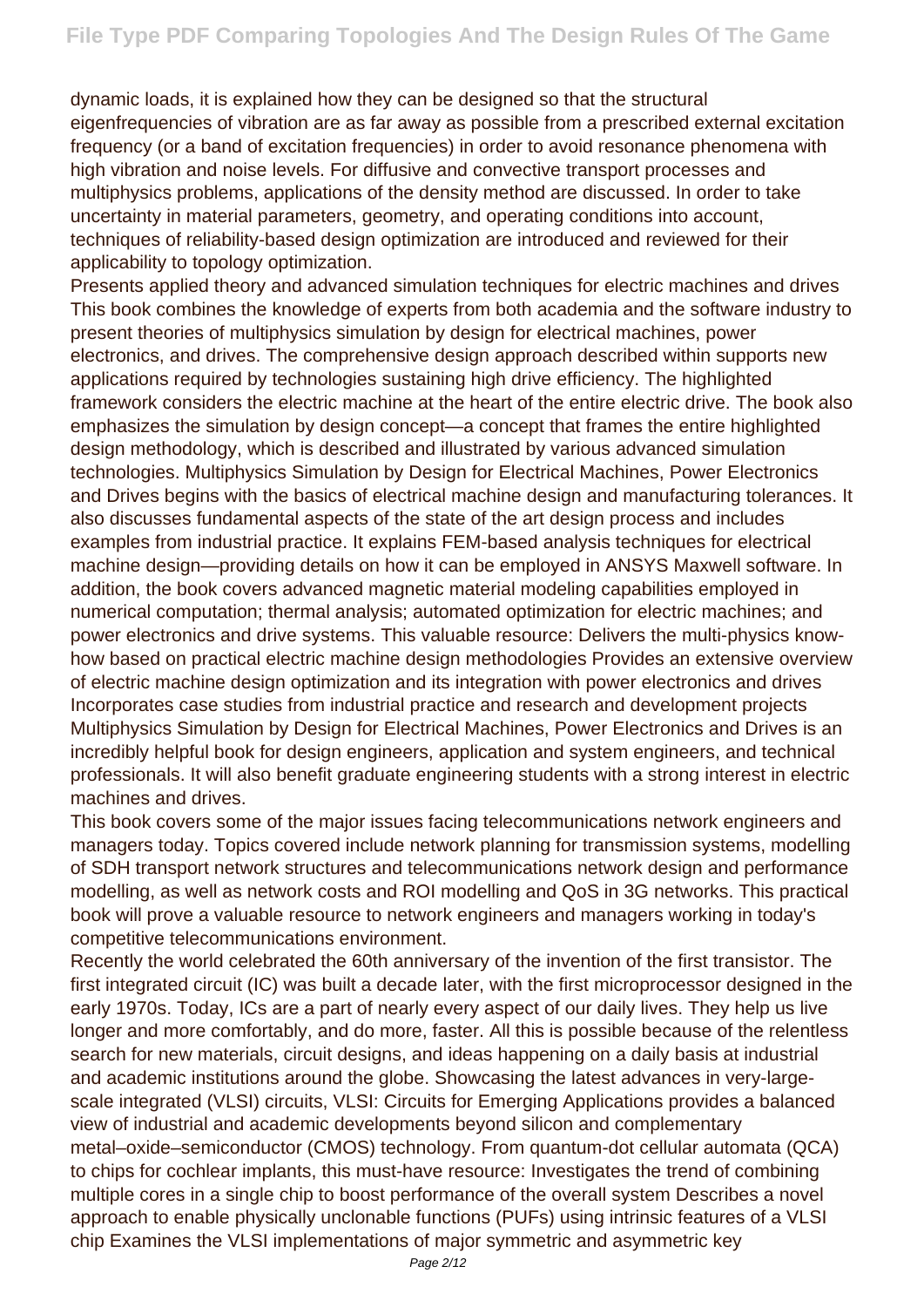cryptographic algorithms, hash functions, and digital signatures Discusses nonvolatile memories such as resistive random-access memory (Re-RAM), magneto-resistive RAM (MRAM), and floating-body RAM (FB-RAM) Explores organic transistors, soft errors, photonics, nanoelectromechanical (NEM) relays, reversible computation, bioinformatics, asynchronous logic, and more VLSI: Circuits for Emerging Applications presents cutting-edge research, design architectures, materials, and uses for VLSI circuits, offering valuable insight into the current state of the art of micro- and nanoelectronics.

This book provides a unified treatment of Flip-Flop design and selection in nanometer CMOS VLSI systems. The design aspects related to the energy-delay tradeoff in Flip-Flops are discussed, including their energy-optimal selection according to the targeted application, and the detailed circuit design in nanometer CMOS VLSI systems. Design strategies are derived in a coherent framework that includes explicitly nanometer effects, including leakage, layout parasitics and process/voltage/temperature variations, as main advances over the existing body of work in the field. The related design tradeoffs are explored in a wide range of applications and the related energy-performance targets. A wide range of existing and recently proposed Flip-Flop topologies are discussed. Theoretical foundations are provided to set the stage for the derivation of design guidelines, and emphasis is given on practical aspects and consequences of the presented results. Analytical models and derivations are introduced when needed to gain an insight into the inter-dependence of design parameters under practical constraints. This book serves as a valuable reference for practicing engineers working in the VLSI design area, and as text book for senior undergraduate, graduate and postgraduate students (already familiar with digital circuits and timing).

Mixed-Signal Circuits offers a thoroughly modern treatment of integrated circuit design in the context of mixed-signal applications. Featuring chapters authored by leading experts from industry and academia, this book: Discusses signal integrity and large-scale simulation, verification, and testing Demonstrates advanced design techniques that enable digital circuits and sensitive analog circuits to coexist without any compromise Describes the process technology needed to address the performance challenges associated with developing complex mixed-signal circuits Deals with modeling topics, such as reliability, variability, and crosstalk, that define pre-silicon design methodology and trends, and are the focus of companies involved in wireless applications Develops methods to move analog into the digital domain quickly, minimizing and eliminating common trade-offs between performance, power consumption, simulation time, verification, size, and cost Details approaches for very lowpower performances, high-speed interfaces, phase-locked loops (PLLs), voltage-controlled oscillators (VCOs), analog-to-digital converters (ADCs), and biomedical filters Delineates the respective parts of a full system-on-chip (SoC), from the digital parts to the baseband blocks, radio frequency (RF) circuitries, electrostatic-discharge (ESD) structures, and built-in self-test (BIST) architectures Mixed-Signal Circuits explores exciting opportunities in wireless communications and beyond. The book is a must for anyone involved in mixed-signal circuit design for future technologies.

This book gives a detailed analysis of switched-capacitor DC-DC converters that are entirely integrated on a single chip and establishes that these converters are mainly limited by the large parasitic coupling, the low capacitor energy density, and the fact that switched-capacitor converter topologies only have a fixed voltage conversion ratio. The authors introduce the concept of Advanced Multiphasing as a way to circumvent these limitations by having multiple out-of-phase parallel converter cores interact with each other to minimize capacitor charging losses, leading to several techniques that demonstrate record efficiency and power-density, and even a fundamentally new type of switched-capacitor topology that has a continuouslyscalable conversion ratio. Provides single-source reference to the recently-developed Advanced Multiphasing concept; Enables greatly improved performance and capabilities in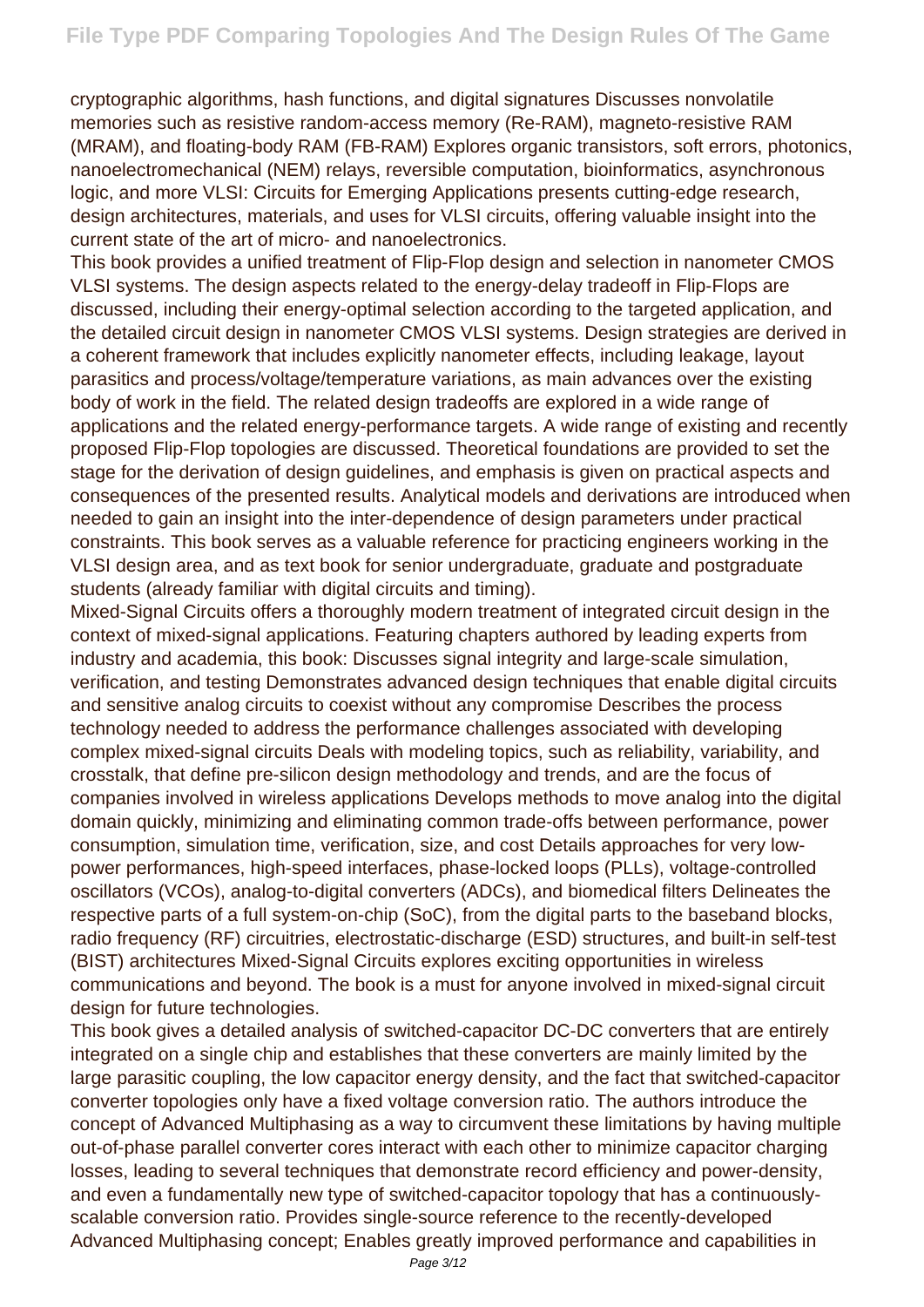fully integrated switched-capacitor converters; Enables readers to design DC-DC converters, where multiple converter cores are put in parallel and actively interact with each other over several phases to improve their capabilities.

Three-Dimensional Integrated Circuit Design, Second Eition, expands the original with more than twice as much new content, adding the latest developments in circuit models, temperature considerations, power management, memory issues, and heterogeneous integration. 3-D IC experts Pavlidis, Savidis, and Friedman cover the full product development cycle throughout the book, emphasizing not only physical design, but also algorithms and system-level considerations to increase speed while conserving energy. A handy, comprehensive reference or a practical design guide, this book provides effective solutions to specific challenging problems concerning the design of three-dimensional integrated circuits. Expanded with new chapters and updates throughout based on the latest research in 3-D integration: Manufacturing techniques for 3-D ICs with TSVs Electrical modeling and closed-form expressions of through silicon vias Substrate noise coupling in heterogeneous 3-D ICs Design of 3-D ICs with inductive links Synchronization in 3-D ICs Variation effects on 3-D ICs Correlation of WID variations for intra-tier buffers and wires Offers practical guidance on designing 3-D heterogeneous systems Provides power delivery of 3-D ICs Demonstrates the use of 3-D ICs within heterogeneous systems that include a variety of materials, devices, processors, GPU-CPU integration, and more Provides experimental case studies in power delivery, synchronization, and thermal characterization

CMOS DC-DC Converters aims to provide a comprehensive dissertation on the matter of monolithic inductive Direct-Current to Direct-Current (DC-DC) converters. For this purpose seven chapters are defined which will allow the designer to gain specific knowledge on the design and implementation of monolithic inductive DC-DC converters, starting from the very basics.

This set of technical books contains all the information presented at the 1995 International Conference on Parallel Processing. This conference, held August 14 - 18, featured over 100 lectures from more than 300 contributors, and included three panel sessions and three keynote addresses. The international authorship includes experts from around the globe, from Texas to Tokyo, from Leiden to London. Compiled by faculty at the University of Illinois and sponsored by Penn State University, these Proceedings are a comprehensive look at all that's new in the field of parallel processing.

Focusing on innovation, these proceedings present recent advances in the field of mechanical design in China and offer researchers, scholars and scientists an international platform to present their research findings and exchange their ideas. In the context of the "Made in China 2025" development strategy, one central aspect of the ICMD2017 was Innovative Design Pushes "Made in China 2025." The book highlights research hotspots in mechanical design, such as design methodology, green design, robotics and mechanics, and reliability design, while also combining industrial design and mechanical design.

Research on radiation-tolerant electronics has increased rapidly over the past few years, resulting in many interesting approaches to modeling radiation effects and designing radiationhardened integrated circuits and embedded systems. This research is strongly driven by the growing need for radiation-hardened electronics for space applications, high-energy physics experiments such as those on the Large Hadron Collider at CERN, and many terrestrial nuclear applications including nuclear energy and nuclear safety. With the progressive scaling of integrated circuit technologies and the growing complexity of electronic systems, their susceptibility to ionizing radiation has raised many exciting challenges, which are expected to drive research in the coming decade. In this book we highlight recent breakthroughs in the study of radiation effects in advanced semiconductor devices, as well as in high-performance analog, mixed signal, RF, and digital integrated circuits. We also focus on advances in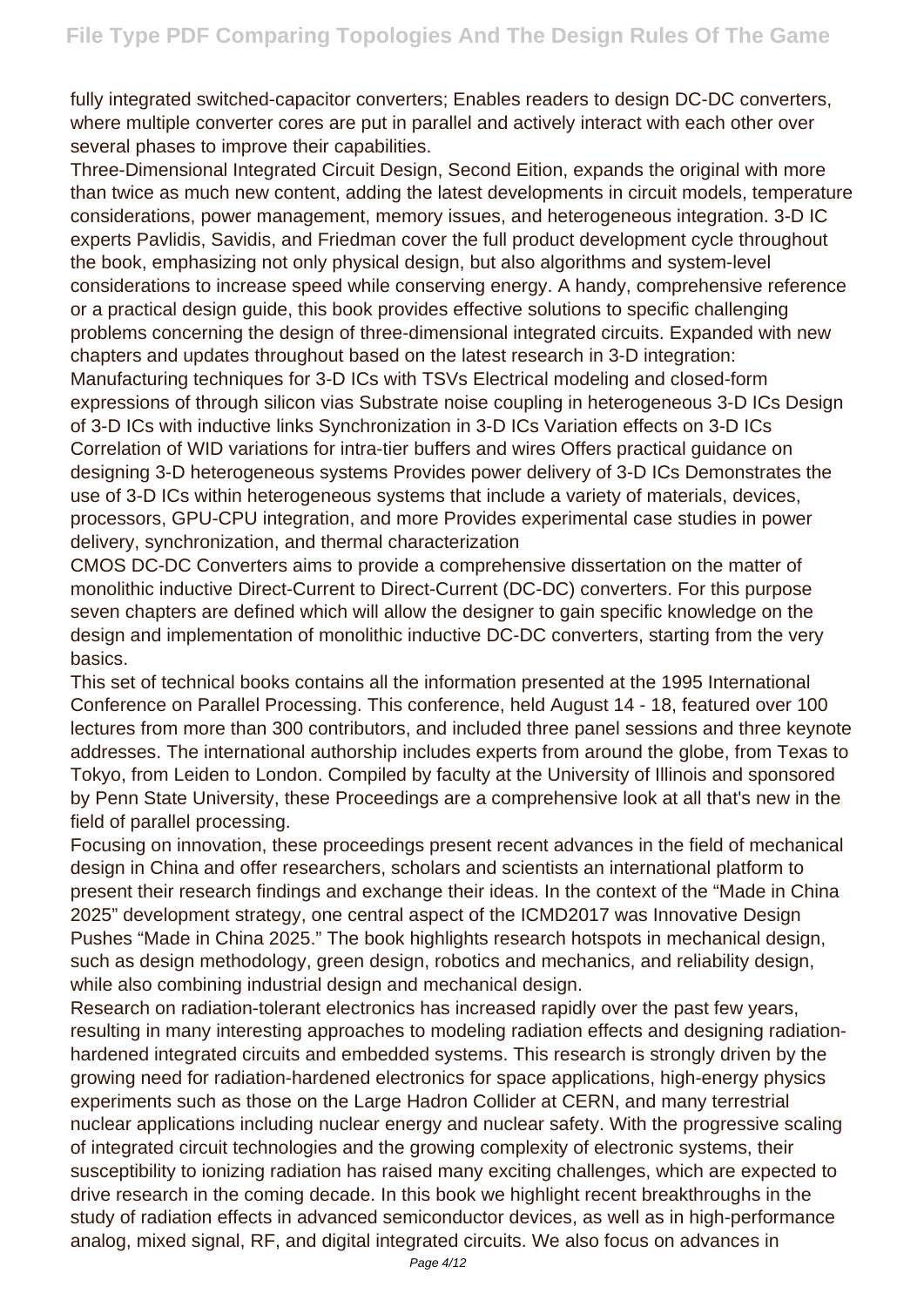embedded radiation hardening in both FPGA and microcontroller systems and apply radiationhardened embedded systems for cryptography and image processing, targeting space applications.

Interest in permanent magnet synchronous machines (PMSMs) is continuously increasing worldwide, especially with the increased use of renewable energy and the electrification of transports. This book contains the successful submissions of fifteen papers to a Special Issue of Energies on the subject area of "Permanent Magnet Synchronous Machines". The focus is on permanent magnet synchronous machines and the electrical systems they are connected to. The presented work represents a wide range of areas. Studies of control systems, both for permanent magnet synchronous machines and for brushless DC motors, are presented and experimentally verified. Design studies of generators for wind power, wave power and hydro power are presented. Finite element method simulations and analytical design methods are used. The presented studies represent several of the different research fields on permanent magnet machines and electric drives.

Advances and Trends in Structural Engineering, Mechanics and Computation features over 300 papers classified into 21 sections, which were presented at the Fourth International Conference on Structural Engineering, Mechanics and Computation (SEMC 2010, Cape Town, South Africa, 6-8 September 2010). The SEMC conferences have been held every 3 years in Developing NoC based interconnect tailored to a particular application domain, satisfying the application performance constraints with minimum power-area overhead is a major challenge. With technology scaling, as the geometries of onchip devices reach the physical limits of operation, another important design challenge for NoCs will be to provide dynamic (run-time) support against permanent and intermittent faults that can occur in the system. The purpose of Designing Reliable and Efficient Networks on Chips is to provide state-of-the-art methods to solve some of the most important and time-intensive problems encountered during NoC design.

This book presents various computationally efficient component- and systemlevel design optimization methods for advanced electrical machines and drive systems. Readers will discover novel design optimization concepts developed by the authors and other researchers in the last decade, including applicationoriented, multi-disciplinary, multi-objective, multi-level, deterministic, and robust design optimization methods. A multi-disciplinary analysis includes various aspects of materials, electromagnetics, thermotics, mechanics, power electronics, applied mathematics, manufacturing technology, and quality control and management. This book will benefit both researchers and engineers in the field of motor and drive design and manufacturing, thus enabling the effective development of the high-quality production of innovative, high-performance drive systems for challenging applications, such as green energy systems and electric vehicles.

Going beyond isolated research ideas and design experiences, Designing Network On-Chip Architectures in the Nanoscale Era covers the foundations and design methods of network on-chip (NoC) technology. The contributors draw on their own lessons learned to provide strong practical guidance on various design issues. Exploring the design process of the network, the first part of the book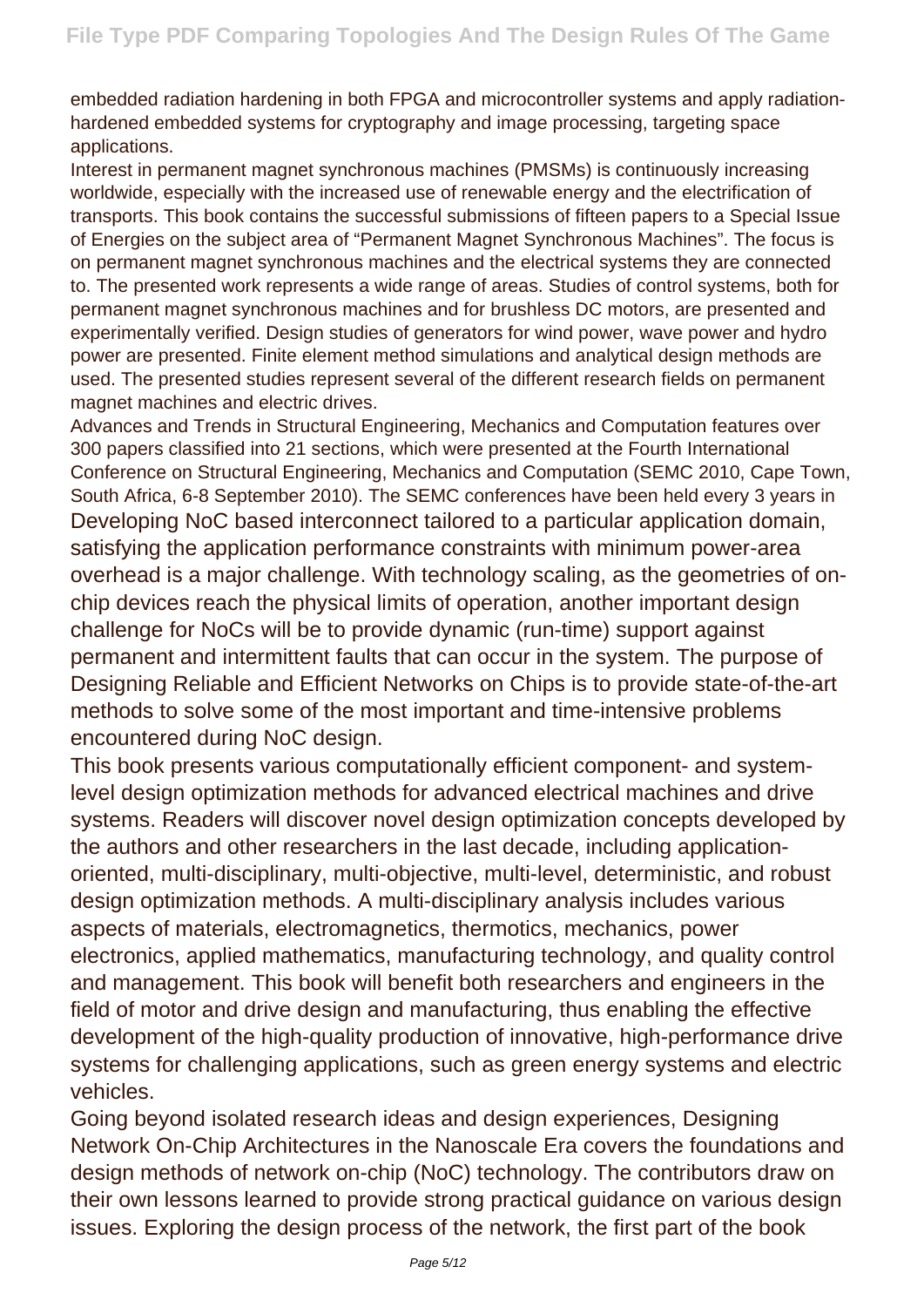focuses on basic aspects of switch architecture and design, topology selection, and routing implementation. In the second part, contributors discuss their experiences in the industry, offering a roadmap to recent products. They describe Tilera's TILE family of multicore processors, novel Intel products and research prototypes, and the TRIPS operand network (OPN). The last part reveals state-ofthe-art solutions to hardware-related issues and explains how to efficiently implement the programming model at the network interface. In the appendix, the microarchitectural details of two switch architectures targeting multiprocessor system-on-chips (MPSoCs) and chip multiprocessors (CMPs) can be used as an experimental platform for running tests. A stepping stone to the evolution of future chip architectures, this volume provides a how-to guide for designers of current NoCs as well as designers involved with 2015 computing platforms. It cohesively brings together fundamental design issues, alternative design paradigms and techniques, and the main design tradeoffs—consistently focusing on topics most pertinent to real-world NoC designers.

Transportation systems play a major role in the reduction of energy consumptions and environmental impact all over the world. The significant amount of energy of transport systems forces the adoption of new solutions to ensure their performance with energy-saving and reduced environmental impact. In this context, technologies and materials, devices and systems, design methods, and management techniques, related to the electrical power systems for transportation are continuously improving thanks to research activities. The main common challenge in all the applications concerns the adoption of innovative solutions that can improve existing transportation systems in terms of efficiency and sustainability.

With the continual increase in the global energy consumption, grows the demand on the power capacity, efficient production, distribution and utilization of the electrical energy generated. The role of power electronics in such contexts has been of great importance not only for the traditional power generator systems but also for the decentralized renewable energy generation, like solar and wind power. Several innovations can be observed in the field of power systems for renewable energy sources based on power electronics. Improvements can be identified regarding for example control techniques, semiconductor devices, electromagnetic components and also topologies. Such developments allow specific application requirements to be fulfilled with lower levels of losses and less material expenditure. In this thesis, power electronic topologies are analyzed with respect to the type of electrical isolation between the input and output, which may differ in three ways: galvanic, capacitive and electronic. Among the above requirements, "galvanic isolation" is a major issue in photovoltaic applications, not only due to regulations concerning the grounding of PV modules but also because of compatibility requirements of new cell technologies. Within this framework, a theoretical and practical examination on new inverter topologies is investigated with electronic isolation method in order to meet the targeted future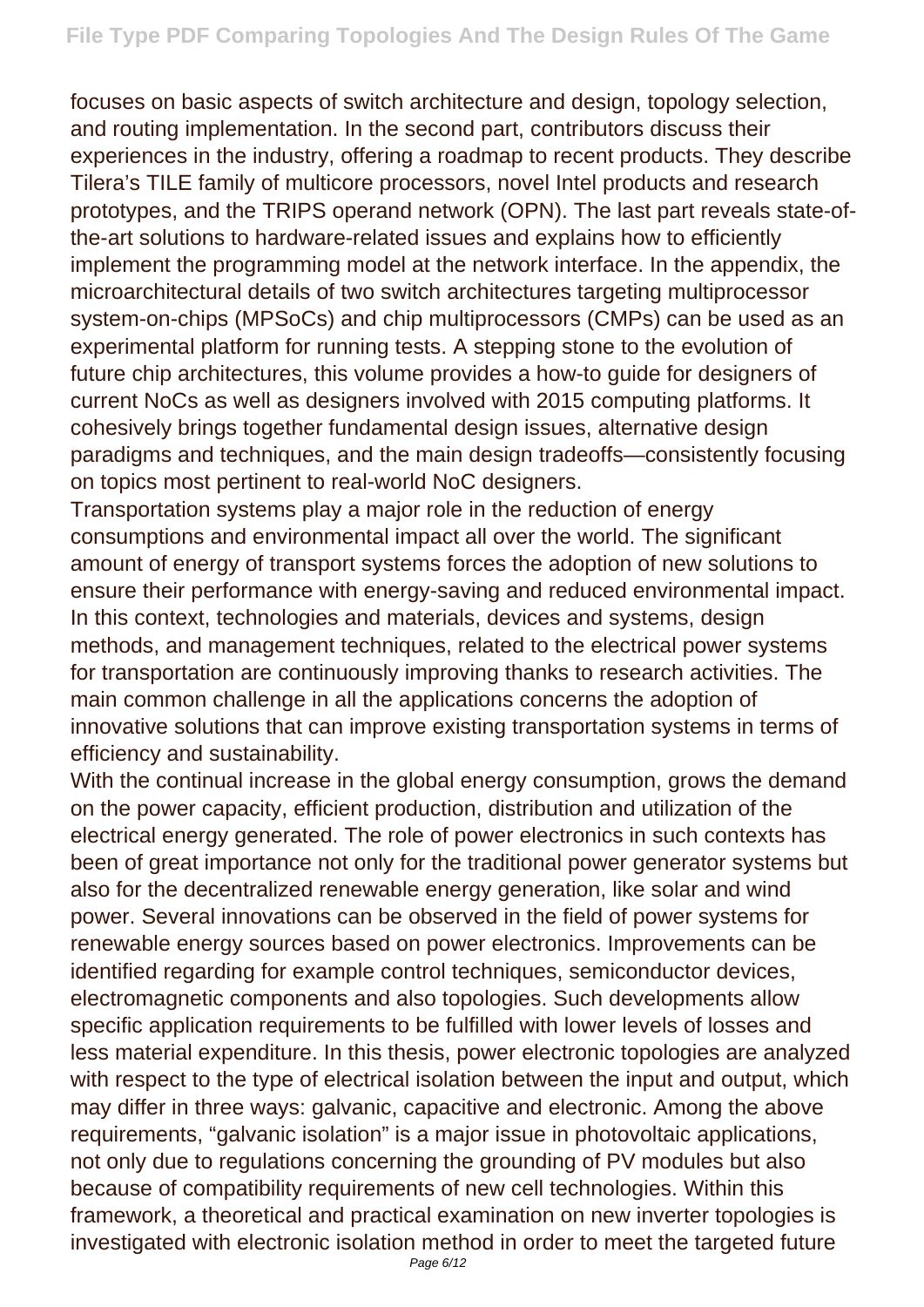## challenge aspects.

Proceedings of the NATO Advanced Research Workshop, Sesimbra, Portugal, June 20-26, 1992

Current-Mode digital circuits have been extensively analyzed and used since the early days of digital ICs. In particular, bipolar Current-Mode digital circuits emerged as an approach to realize digital circuits with the highest speed. Together with its speed performance, CMOS Current-Mode logic has been rediscovered to allow logic gates implementations which, in contrast to classical VLSI CMOS digital circuits, have the feature of low noise level generation. Thus, CMOS Current-Mode gates can be efficiently used inside analog and mixedsignal ICs, which require a low noise silicon environment. For these reasons, until today, many works and results have been published which reinforce the importance of Current-Mode digital circuits. In the topic of Current-Mode digital circuits, the authors spent a lot of effort in the last six years, and their original results highly enhanced both the modeling and the related design methodologies. Since the fundamental Current-Mode logic building block is the classical differential amplifier, the winning idea, that represents the starting point of the authors' research, was to change the classical point of view typically followed in the investigation and design of Current-Mode digital circuits. In particular, they properly exploited classical paradigms developed and used in the analog circuit domain (a topic in which one of the authors maturated a great experience). The thesis is focused on the magnetic materials comparison and selection for high-power non-isolated dc-dc converters for industrial applications or electric, hybrid and fuel cell vehicles. The application of high-frequency bi-directional softswitched dc-dc converters is also investigated. The thesis initially outlines the motivation for an energy-efficient transportation system with minimum environmental impact and reduced dependence on exhaustible resources. This is followed by a general overview of the power system architectures for electric, hybrid and fuel cell vehicles. The vehicle power sources and general dc-dc converter topologies are discussed. The dc-dc converter components are discussed with emphasis on recent semiconductor advances. A novel bidirectional soft-switched dc-dc converter with an auxiliary cell is introduced in this thesis. The soft-switching cell allows for the MOSFET{u2019}s intrinsic body diode to operate in a half-bridge without reduced efficiency. The converter{u2019}s mode-by-mode operation is analysed and closed-form expressions are presented for the average current gain of the converter. The design issues are presented and circuit limitations are discussed. Magnetic materials for the main dc-dc converter inductor are compared and contrasted. Novel magnetic material comparisons are introduced, which include the material dc bias capability and thermal conductivity. An inductor design algorithm is developed and used to compare the various magnetic materials for the application. The area-product analysis is presented for the minimum inductor size and highlights the optimum magnetic materials. Finally, the high-flux magnetic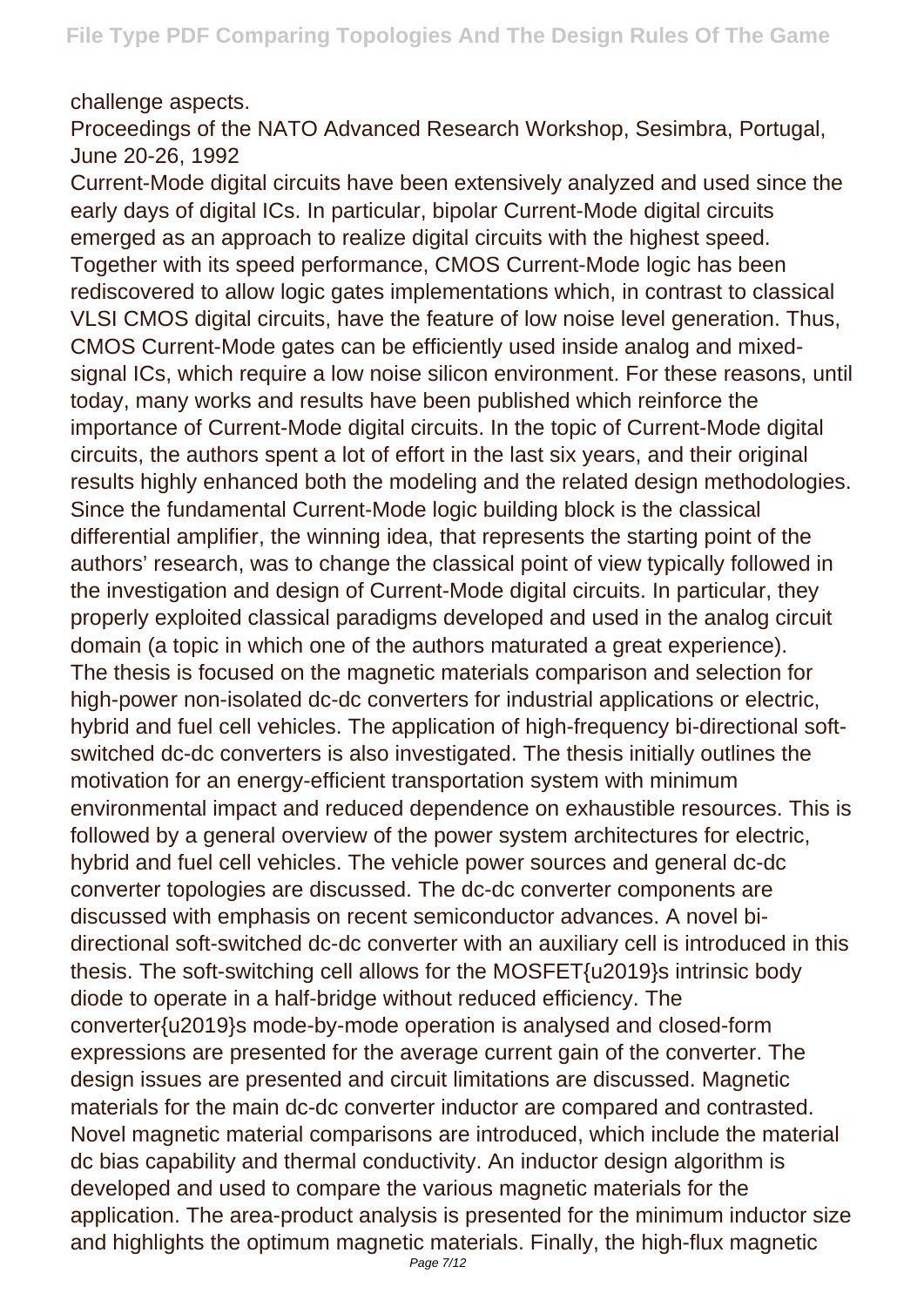materials are experimentally compared. The practical effects of frequency, dcbias, and converters duty-cycle effect for arbitrary shapes of flux density, air gap effects on core and winding, the winding shielding effect, and thermal configuration are investigated. The thesis results have been documented at IEEE EPE conference in 2007 and 2008, IEEE APEC in 2009 and 2010, and IEEE VPPC in 2010. A 2011 journal has been approved by IEEE Transactions on Power Electronics.

This book constitutes the refereed proceedings of the 11th International IFIP-TC6 Conference on Optical Network Design and Modeling, ONDM 2007, held in Athens, Greece, in May 2007. The 41 revised full papers presented together with 14 invited papers address all recent advances in the design, modeling and implementation of optical networks.

Modern engineering processes and tasks are highly complex, multi- and interdisciplinary, requiring the cooperative effort of different specialists from engineering, mathematics, computer science and even social sciences. Optimization methodologies are fundamental instruments to tackle this complexity, giving the possibility to unite synergistically team members' inputs and thus decisively contribute to solving new engineering technological challenges. With this context in mind, the main goal of Engineering Optimization 2014 is to unite engineers, applied mathematicians, computer and other applied scientists working on research, development and practical application of optimization methods applied to all engineering disciplines, in a common scientific forum to present, analyze and discuss the latest developments in this area. Engineering Optimization 2014 contains the edited papers presented at the 4th International Conference on Engineering Optimization (ENGOPT2014, Lisbon, Portugal, 8-11 September 2014). ENGOPT2014 is the fourth edition of the biennial "International Conference on Engineering Optimization". The first conference took place in 2008 in Rio de Janeiro, the second in Lisbon in 2010 and the third in Rio de Janeiro in 2012. The contributing papers are organized around the following major themes: - Numerical Optimization Techniques - Design Optimization and Inverse Problems - Effi cient Analysis and Reanalysis Techniques - Sensitivity Analysis - Industrial Applications - Topology Optimization For Structural Static and Dynamic Failures - Optimization in Oil and Gas Industries - New Advances in Derivative-Free Optimization Methods for Engineering Optimization - Optimization Methods in Biomechanics and Biomedical Engineering - Optimization of Laminated Composite Materials - Inverse Problems in Engineering Engineering Optimization 2014 will be of great interest to engineers and academics in engineering, mathematics and computer science.

This book brings together the diversified areas of contemporary computing frameworks in the field of Computer Science, Engineering and Electronic Science. It focuses on various techniques and applications pertaining to cloud overhead, cloud infrastructure, high speed VLSI circuits, virtual machines, Page 8/12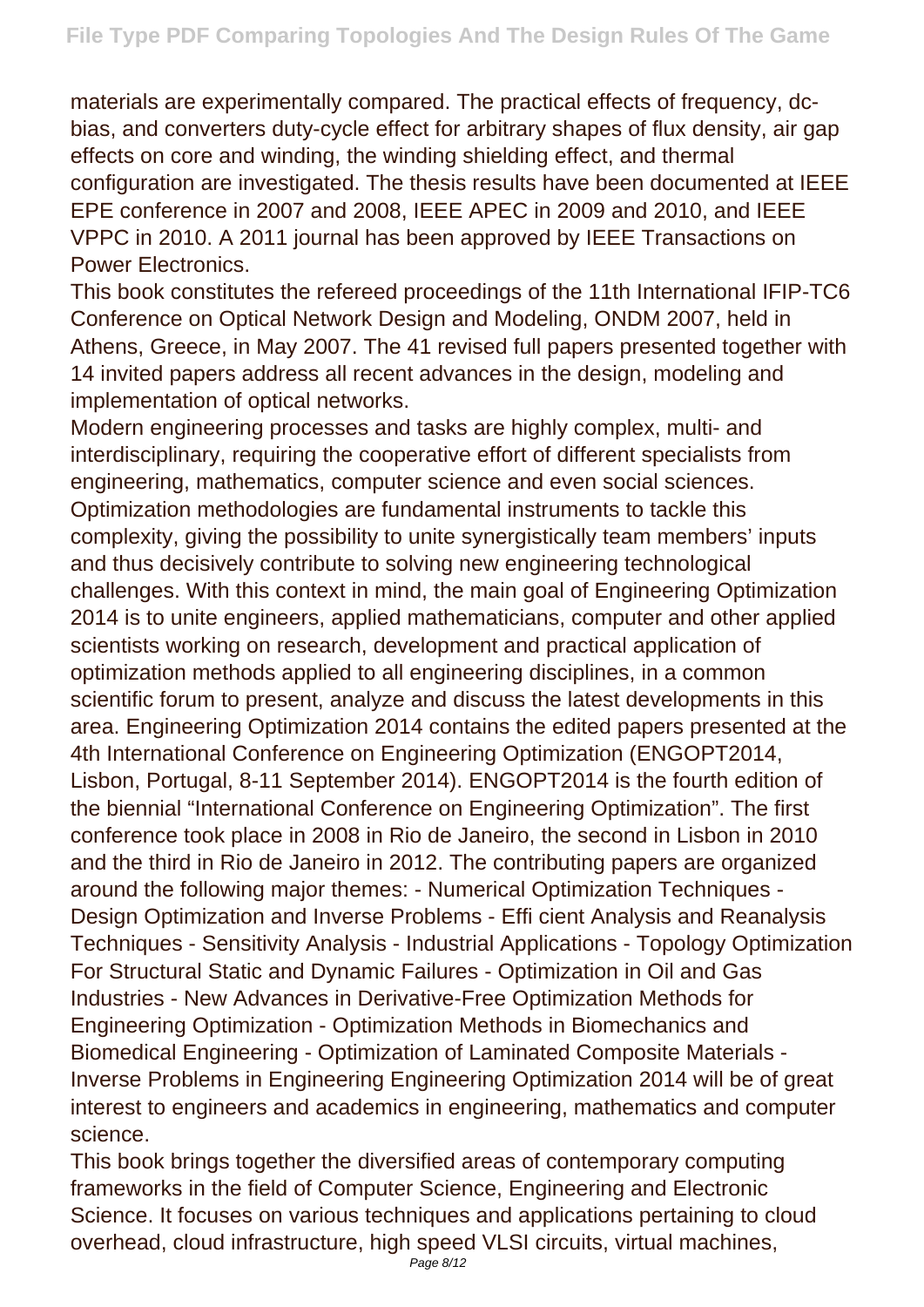wireless and sensor networks, clustering and extraction of information from images and analysis of e-mail texts. The state-of-the-art methodologies and techniques are addressed in chapters presenting various proposals for enhanced outcomes and performances. The techniques discussed are useful for young researchers, budding engineers and industry professionals for applications in their respective fields.

This book presents a new topology of the non-isolated online uninterruptible power supply (UPS) system consisting of 3 components: bridgeless boost rectifier, battery charger/discharger, and an inverter. The online UPS system is considered to be the most preferable UPS due to its high level of power quality and proven reliability against all types of line disturbances and power outages. The new battery charger/discharger reduces the battery bank voltage, which improves performance and reliability, while a new control method for the inverter regulates the output voltage for both linear and nonlinear loads. The proposed USP system shows an efficiency of 94% during battery mode and 92% during the normal mode of operation.

Welcometotheproceedingsofthe2ndInternationalSymposiumonParalleland Distributed Processing and Applications (ISPA2004) which was held in Hong Kong, China, 13–15 December, 2004. With the advance of computer networks and hardware technology, parallel and distributed processing has become a key technology which plays an imp- tant part in determining future research and development activities in many academic and industrial branches. It provides a means to solve computati- ally intensive problems by improving processing speed. It is also the only -

ableapproachtobuildinghighlyreliableandinherentlydistributedapplications. ISPA2004 provided a forum for scientists and engineers in academia and ind- try to exchange and discuss their experiences, new ideas, research results, and applications about all aspects of parallel and distributed computing. There was a very large number of paper submissions (361) from 26 countries and regions, including not only Asia and the Paci?c, but also Europe and North America. All submissions were reviewed by at least three program or technical committee members or external reviewers. It was extremely di?cult to select the presentations for the conference because there were so many excellent and interesting submissions. In order to allocate as many papers as possible and keep the high quality of the conference, we ?nally decided to accept 78 regular papers and 38 short papers for oral technical presentations. We believe that all of these papers and topics not only provide novel ideas, new results, work in progress and state-of-the-art techniques in this ?eld, but also stimulate the future research activities in the area of parallel and distributed computing with applications.

The latest techniques for designing state-of-the-art power supplies, including resonant (LLC) converters Extensively revised throughout, Switching Power Supply Design & Optimization, Second Edition, explains how to design reliable,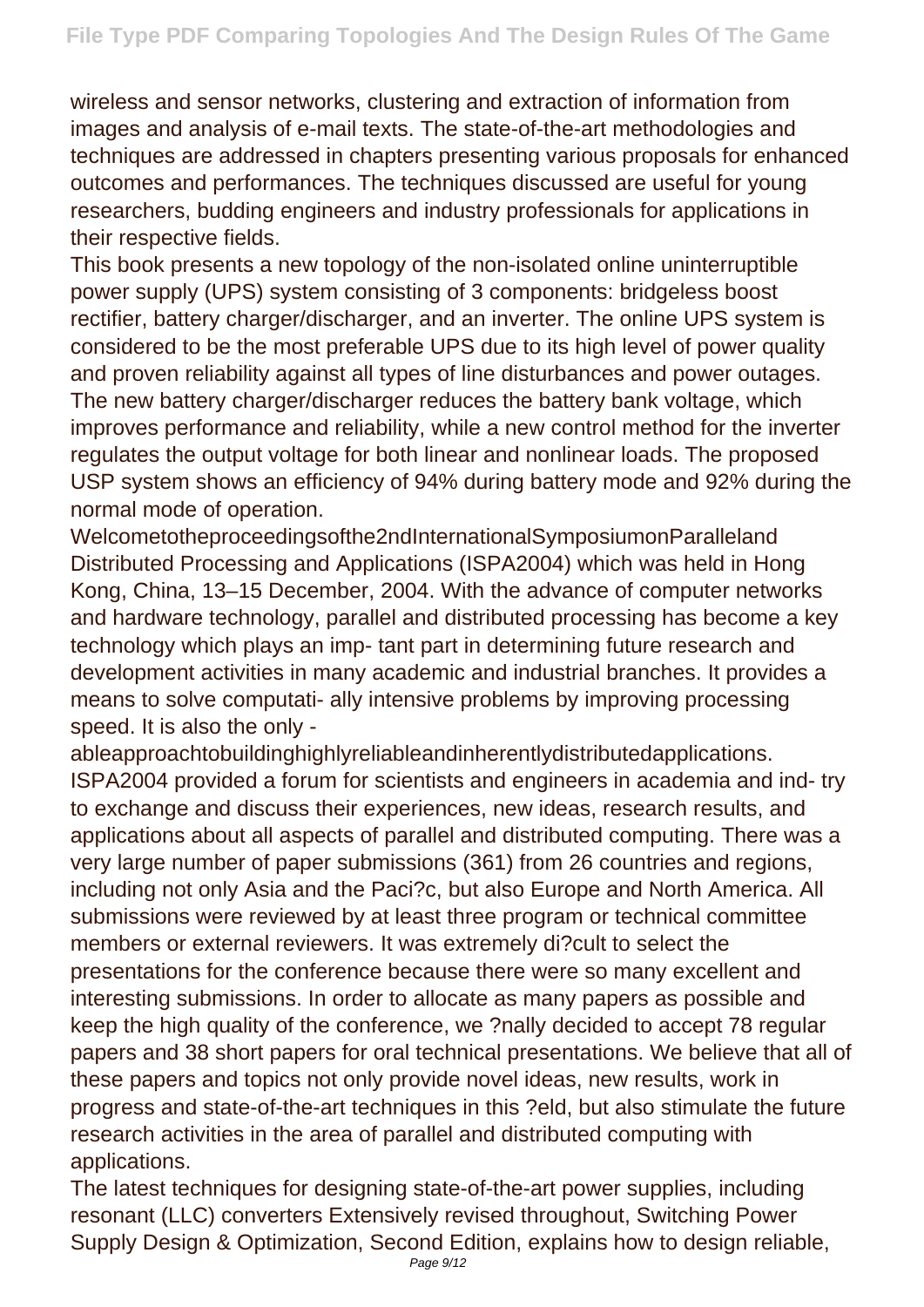high-performance switching power supplies for today's cutting-edge electronics. The book covers modern topologies and converters and features new information on designing or selecting bandgap references, transformer design using detailed new design charts for proximity effects, Buck efficiency loss teardown diagrams, active reset techniques, topology morphology, and a meticulous AC-DC front-end design procedure. This updated resource contains design charts and numerical examples for comprehensive feedback loop design, including TL431, plus the world's first top-down simplified design methodology for wide-input resonant (LLC) converters. A step-by-step comparative design procedure for Forward and Flyback converters is also included in this practical guide. The new edition covers: Voltage references DC-DC converters: topologies to configurations Contemporary converters, composites, and related techniques Discontinuous conduction mode Comprehensive front-end design in AC-DC power conversion Topologies for AC-DC applications Tapped-inductor (autotransformer-based) converters Selecting inductors for DC-DC converters Flyback and Forward converter transformer design Forward and Flyback converters: step-by-step design and comparison PCBs and thermal management Closing the loop: feedback and stability, including TL431 Practical EMI filter design Reset techniques in Flyback and Forward converters Reliability, testing, and safety issues Unraveling and optimizing Buck converter efficiency Introduction to softswitching and detailed LLC converter design methodology with PSpice simulations Practical circuits, design ideas, and component FAQs This book pursues optimal design from the perspective of mechanical properties and resistance to failure caused by cracks and fatigue. The book abandons the scale separation hypothesis and takes up phase-field modeling, which is at the cutting edge of research and is of high industrial and practical relevance. Part 1 starts by testing the limits of the homogenization-based approach when the size of the representative volume element is non-negligible compared to the structure. The book then introduces a non-local homogenization scheme to take into account the strain gradient effects. Using a phase field method, Part 2 offers three significant contributions concerning optimal placement of the inclusion phases. Respectively, these contributions take into account fractures in quasibrittle materials, interface cracks and periodic composites. The topology optimization proposed has significantly increased the fracture resistance of the composites studied.

Analysis and Design of Power Converter Topologies for Application in Future More Electric AircraftSpringer

Sets out the design and management principles of large-scale IP networks by weaving together theory and practice.

This thesis compares two methods of designing grid-tie inverters. The first design topology is a traditional two stage approach consisting of an isolated DC-DC converter on the input followed by a high switching frequency SPWM (Sinusoidal Pulse Width Modulation) stage to produce the required low frequency sine wave output. The novel second design approach employs a similar DC-DC input stage capable of being modulated to provide a rectified sine wave output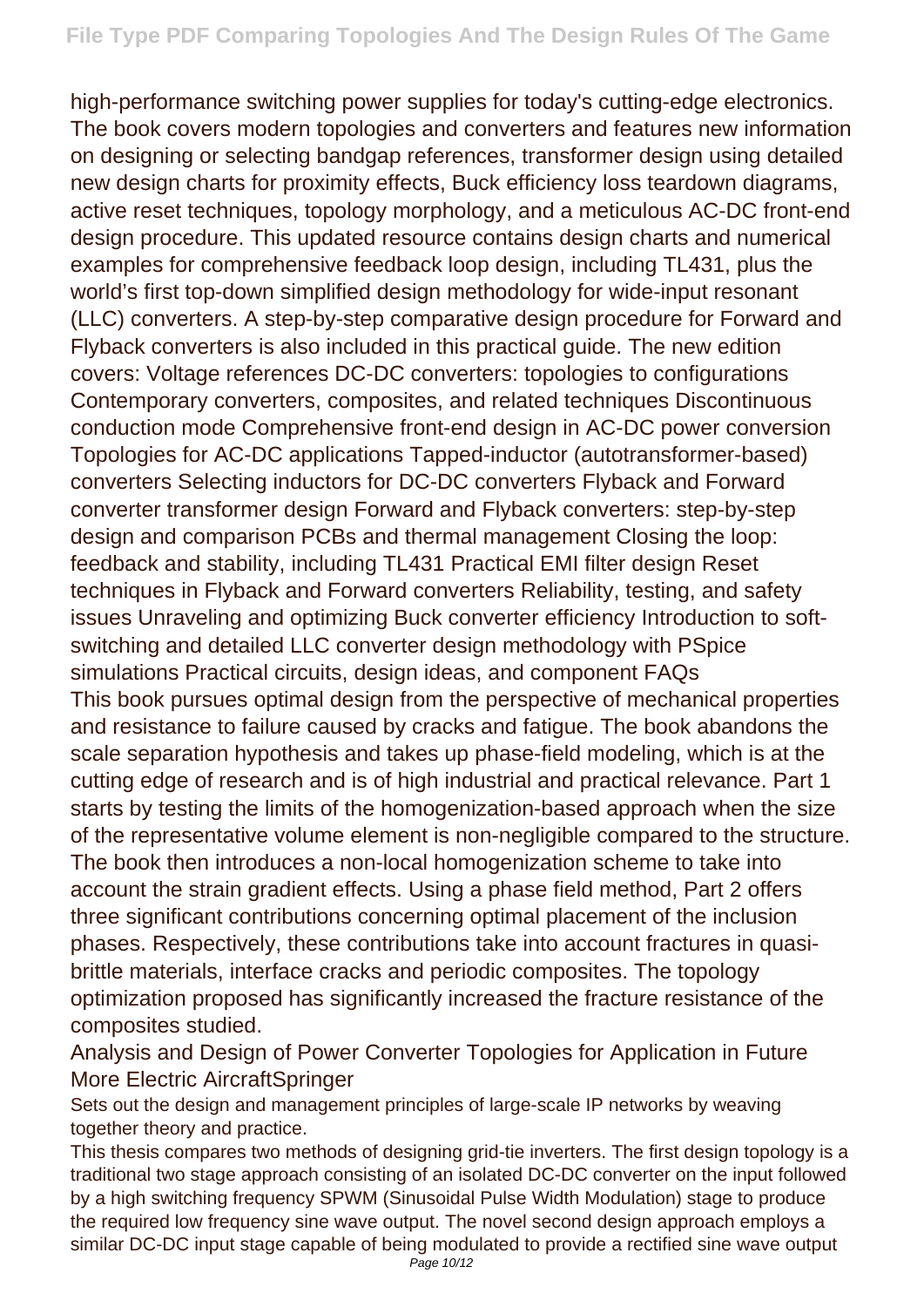voltage/current waveform. This stage is followed by a simple low frequency switched Unfolding Stage to recreate the required sine wave output. Both of the above designs have advantages and disadvantages depending on operating parameters. The following work will compare the Unfolding Output Stage and the SPWM Output Stage at various power levels and power densities. Input stage topologies are similarly examined in order to determine the best design approach for each output stage under consideration.

This book presents the research challenges that are due to the introduction of the 3rd dimension in chips for researchers and covers the whole architectural design approach for 3D-SoCs. Nowadays the 3D-Integration technologies, 3D-Design techniques, and 3D-Architectures are emerging as interesting, truly hot, broad topics. The present book gathers the recent advances in the whole domain by renowned experts in the field to build a comprehensive and consistent book around the hot topics of three-dimensional architectures and micro-architectures. This book includes contributions from high level international teams working in this field.

This book constitutes the refereed proceedings of the 14th International Workshop on Power and Timing Optimization and Simulation, PATMOS 2004, held in Santorini, Greece in September 2004. The 85 revised papers presented together with abstracts of 6 invited presentations were carefully reviewed and selected from 152 papers submitted. The papers are organized in topical sections on buses and communication, circuits and devices, low power issues, architectures, asynchronous circuits, systems design, interconnect and physical design, security and safety, low-power processing, digital design, and modeling and simulation. Design exibility and power consumption in addition to the cost, have always been the most important issues in design of integrated circuits (ICs), and are the main concerns of this research, as well. Energy Consumptions: Power dissipation (P ) and energy consumption are diss pecially importantwhen there is a limited amountof power budgetor limited source of energy. Very common examples are portable systems where the battery life time depends on system power consumption. Many different techniques have been - veloped to reduce or manage the circuit power consumption in this type of systems. Ultra-low power (ULP) applications are another examples where power dissipation is the primary design issue. In such applications, the power budget is so restricted that very special circuit and system level design techniquesare needed to satisfy the requirements. Circuits employed in applications such as wireless sensor networks (WSN), wearable battery powered systems [1], and implantable circuits for biol- ical applications need to consume very low amount of power such that the entire system can survive for a very long time without the need for changingor recharging battery[2–4]. Using newpowersupplytechniquessuchas energyharvesting[5]and printable batteries [6], is another reason for reducing power dissipation. Devel- ing special design techniques for implementing low power circuits [7–9], as well as dynamic power management (DPM) schemes [10] are the two main approaches to control the system power consumption. Design Flexibility: Design exibility is the other important issue in modern ingrated systems.

The book addresses some of the most recent issues, with the theoretical and methodological aspects, of evolutionary multi-objective optimization problems and the various design challenges using different hybrid intelligent approaches. Multi-objective optimization has been available for about two decades, and its application in real-world problems is continuously increasing. Furthermore, many applications function more effectively using a hybrid systems approach. The book presents hybrid techniques based on Artificial Neural Network, Fuzzy Sets, Automata Theory, other metaheuristic or classical algorithms, etc. The book examines various examples of algorithms in different real-world application domains as graph growing problem, speech synthesis, traveling salesman problem, scheduling problems, antenna design, genes design, modeling of chemical and biochemical processes etc.